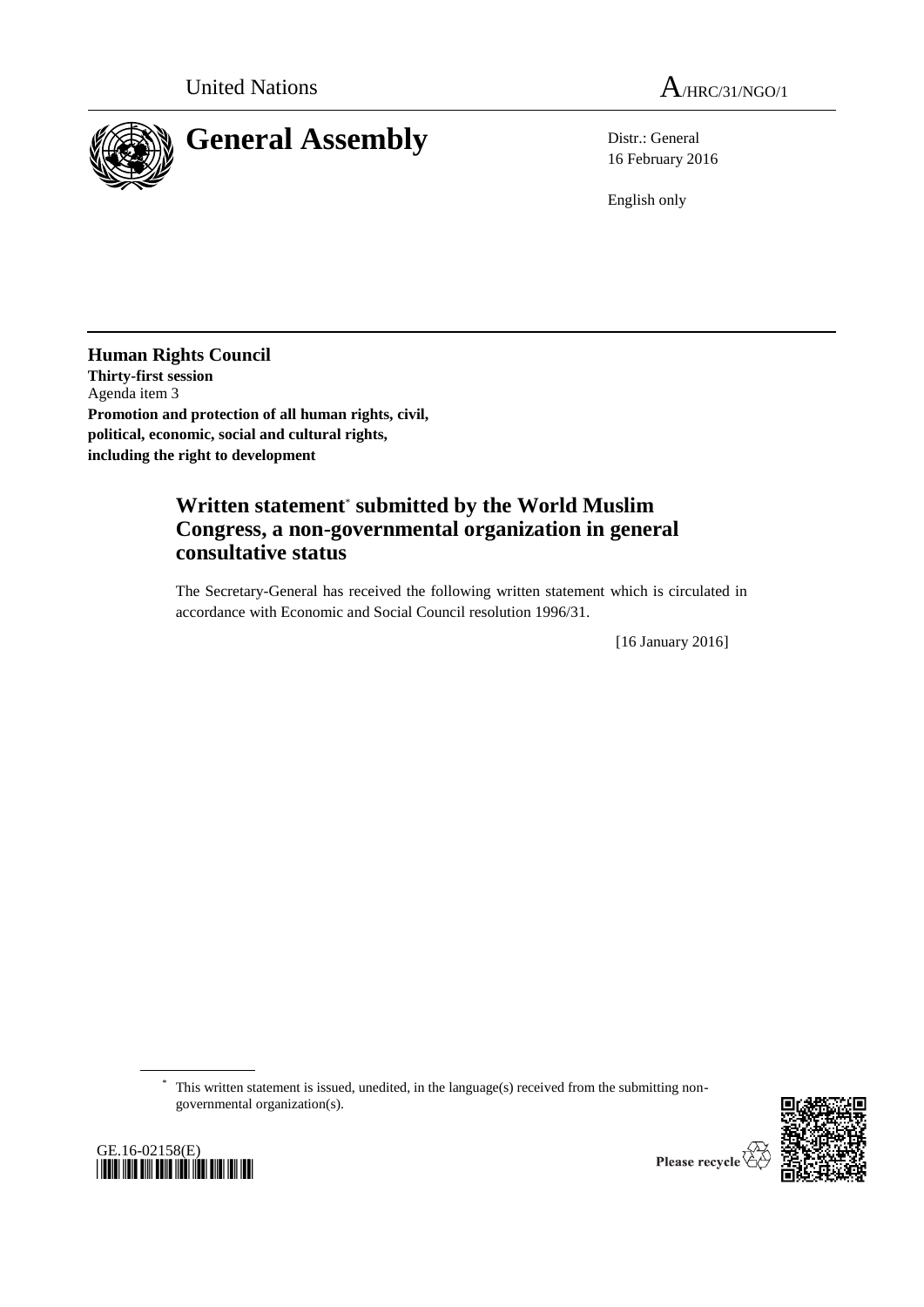## **Enforced Disappearance in Indian Occupied Jammu and Kashmir**

Enforced disappearance is defined, in short, as the abduction or deprivation of liberty of a person by state authorities, followed by the denial of those authorities to disclose the whereabouts or fate of the person.

The convention puts an obligation on states to bring enforced disappearance offenders to justice. The convention provides for a number of procedural safeguards so that people don't go missing: people deprived of liberty have to be kept in an official place, to be registered, to have all their movements registered. Most importantly everyone deprived of liberty must be allowed contact with the outside world, especially to communicate with their family and counsel, and the family and counsel have a right to information on the detention and whereabouts of the person.

The convention recognizes that the victims of enforced disappearances are not only the disappeared themselves but also their relatives. It acknowledges the right of the families to know the fate of their relatives, and also recognizes that victims of enforced disappearance have a right to reparation for the wrong that was done to them.

The widespread or systematic practice of enforced disappearance constitutes a crime against humanity as defined in applicable international law and shall attract the consequences provided for under such applicable international law.

Though, the Enforced Disappearance is a global phenomenon but mostly it exists in the under developed countries. The phenomena of enforced disappearances emerged in Indian occupied Jammu Kashmir soon after the 1989 when there was renewed uprising against Indian suppression and for the demand of right to self determination. The heavy military deployment, over seven hundred thousand, which makes Indian, held Kashmir world's heavily militarized zone. Among many other crimes committed against humanity in disputed territory, the Indian army is also accused of subjecting 8000 to 10,000 enforced and involuntary disappearances since 1989. India signatory to International convention on enforces disappearances has been able to side-step international human rights conventions through a series of laws that grant special powers to the armed forces in Indian held Jammu Kashmir.

The Indian government has empowered its military through special security legislations like the Armed Forces Special Powers Act (AFSPA) and the Public Safety Act (PSA), granting them sweeping impunity for acts carried out under these laws, which in turn facilitate the bringing about of enforced disappearances and other human rights abuses.

AFSPA for instance grants the 'powers' to members of the armed forces in 'disturbed areas' like Kashmir to shoot to kill or arrest persons on the ground of 'mere' suspicion. That is not only in contravention to core human rights standards, which guarantee a fair trial, but also goes against the basic principle of Indian criminal law itself: 'One is presumed innocent unless proven otherwise'. Likewise, the PSA provides for holding the arrested person in custody without trial for up to two years, dumping fair and speedy trial guarantees.

In Kashmir, many of those arrested under AFSPA or PSA never make it out of detention centers. They are held under 'incommunicado' detention (unacknowledged and secret detention) leading to enforced disappearance, tortured or subject to extra-judicial killings.

United Nations Special Rapporteur on extra-judicial killings and summary execution, Special Rapporteur on the situation of human rights defenders, Human Rights Watch, Amnesty International and other local and international human rights watchdogs identified the Armed Forces Special Powers Act (AFSPA) as a fundamental problem in the continuing lack of justice served in the country. The act, which was applied in Indian occupied Kashmir from 1990, stipulates that army receive legal immunity for their actions – no prosecution, law suits or other legal proceedings can be initiated against them. Perpetrators responsible for the disappearances of individuals, who then often end up executed or tortured and in mass graves, can hide behind the act, allowing them to live freely despite their crimes. Coupled with the lack of any investigation by the Indian Government the AFSPA is allowing murder, torture, and disappearance on a large scale throughout Indian held Kashmir. The government of Jammu and Kashmir has confirmed that a total of 3,744 persons have gone missing since 1990, but this figure is said to be a gross underestimate by the Association of Parents of Displaced Persons (APDP.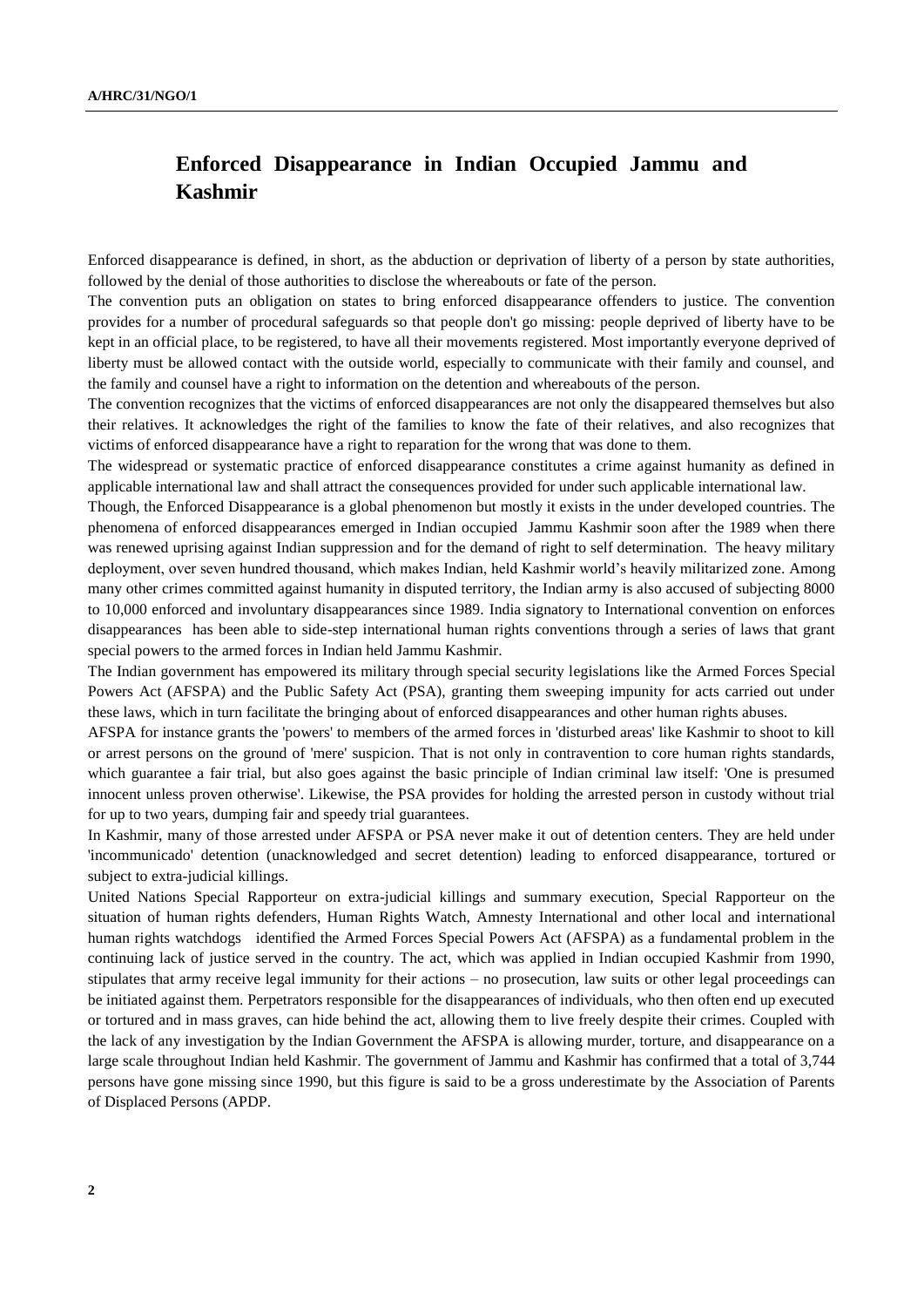In 2009 international peoples tribunal for human rights Jammu Kashmir and Association of Parents of disappeared persons release a report, "Buried evidence'' . This report documents 2,700 unknown, unmarked, and mass graves, containing 2,943+ bodies, across 55 villages in Bandipora, Baramulla, and Kupwara districts of Kashmir, based on applied research conducted between November 2006-November 2009.

In 2011 state human rights commission of Indian Held Kashmir conducted an investigation which not only vindicated the report of the IPTK 0f 2009 but against the earlier claims of the Jammu Kashmir police and Army that those buried in these unmarked mass graves are foreign militants, has stated that 574 bodies have been identified as locals following their burial. This indicts the government's negligence in identifying unclaimed bodies. Based on the above, the SHRC report evidences that there is every possibility that the 2156 unmarked graves hold the bodies of persons that were involuntarily disappeared. The cases of the 574 bodies also intimate that numerous persons have been killed in fake encounters and secretly buried in unmarked graves to conceal their identity. IPTK's 2009 report too had documented a list of 49 bodies, all designated by the state as "foreign militants," 47 of whom, on investigation, proved to have been killed in fake encounters, and none were identified as foreign insurgents.

Enforced disappearances impact on the enjoyment of a number of rights by both the disappeared person and her or his family; these include the right to health, the right to education, the right to take part in cultural life, the right to social security, the right to property, the right to family life and the right to housing .These violations appear even more evidently when the person who is forcibly disappeared is the "breadwinner". The majority of those subject to enforced disappearances are men, often the primary or sole source of income in the family. Many of these men leave behind wives and families when they disappear; these family members are often socially stigmatized and, in particular, women whose husbands have disappeared often are ostracized in the community because their husbands are falsely accused of crimes, or because people fear associating with someone who has been the target of an enforced disappearance.

The situation is not different in Indian Held Kashmir. Over 2500 women whose husbands have disappeared but have not yet been declared deceased are in a precarious and dangerous position. The men who have disappeared but are not declared dead have left thousands of women to assume the title of half widow, half wife. These women and children are in precarious with no legal protection, rendering many desperate and homeless and paving the way for abuse and exploitation.

The International Peoples' Tribunal on Human Rights and Justice (IPTK) and the Association of Parents of Disappeared Persons (APDP), constituents of Indian Occupied Jammu and Kashmir based Jammu Kashmir Coalition of Civil Society (JKCCS), have released a report on 9 September 2015 about human rights violations committed by Indian security forces in Indian Occupied Jammu and Kashmir. "Structures of violence; The Indian state in Jammu and Kashmir." Earlier in 2012 IPTK and APDP released a report Alleged Perpetrators which identified 500 alleged perpetrators responsible for 214 cases of human rights violations in IOK. In 2009 IPTK/APDP report Buried Evidence investigated the phenomenon of unmarked and mass graves in North Kashmir in IOK.

Prepared over the period of two years, the report holds Indian security forces for the **disappearance of 8000+ persons**, 70,000+ deaths, 6000+ unknown, unmarked and mass graves, and countless cases of torture and sexual violence in Indian Occupied Jammu and Kashmir. Overall the report documents the extra-judicial killings of 1080 persons and enforced disappearances of 172 persons and numerous cases of torture and sexual violence. The report, while illustrating the patterns of violence through individual case studies, is directly concerned with identifying the structure, forms and tactics of violence of the Indian State in IOK.

While pointing out the culture of impunity in IOK the report observes that 'the institutions and procedures of rule of law in Jammu and Kashmir (IOK) have been subverted to function within the larger culture of institutionalized impunity and violence'. The report calls the cases documented in it as 'crimes of Genocide, Crimes against Humanity and War Crimes under international law'

The Indian government's refusal to officially recognize enforced disappearances has left families in perpetual limbo, promulgating stress and psychological trauma for parents, spouses and children. World Muslim congress calls upon India;

To ratify International convention against enforced and involuntary disappearances